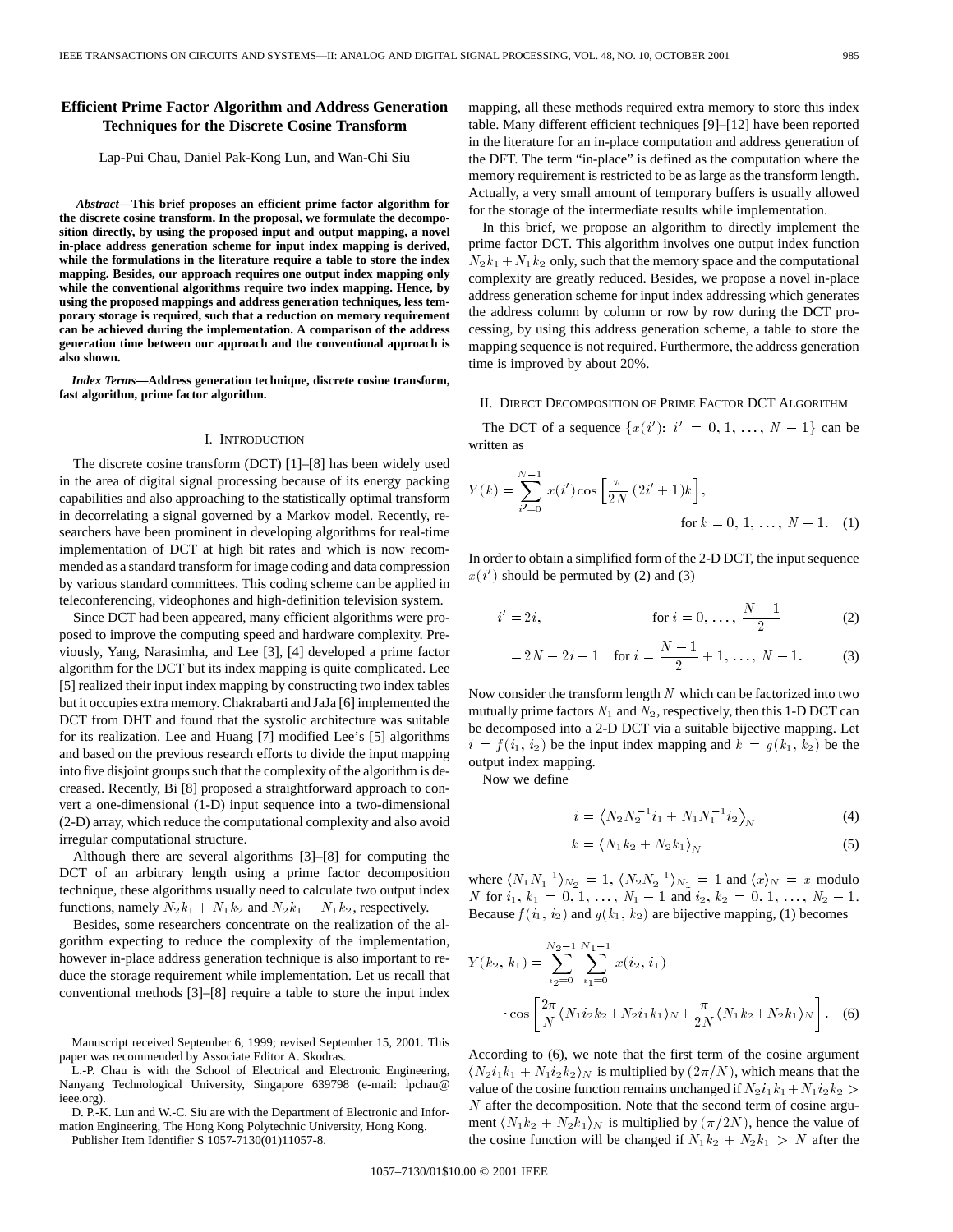decomposition, so the equation should be compensated for the case of  $N_1k_2 + N_2k_1 > N.$ 

If  $N_1k_2 + N_2k_1 < N$ , the value of the cosine function is unchanged after decomposition, (6) becomes

$$
Y(k_2, k_1) = \sum_{i_2=0}^{N_2-1} \sum_{i_1=0}^{N_1-1} x(i_2, i_1)
$$

$$
\cdot \left\{ \cos \left[ \frac{\pi}{2N_2} (4i_2+1)k_2 \right] \cos \left[ \frac{\pi}{2N_1} (4i_1+1)k_1 \right] \right\}
$$

$$
- \sum_{i_2=0}^{N_2-1} \sum_{i_1=0}^{N_1-1} x(i_2, i_1)
$$

$$
\cdot \left\{ \cos \left[ \frac{\pi}{2N_2} (4i_2+1)(N_2-k_2) \right] \right.
$$

$$
\cdot \cos \left[ \frac{\pi}{2N_1} (4i_1+1)(N_1-k_1) \right] \right\}. \tag{7}
$$

If  $N_1k_2 + N_2k_1 > N$ , (6) should be compensated by  $-(\pi/2)$ , and (6) becomes

$$
Y(k_2, k_1)
$$
  
= 
$$
\sum_{i_2=0}^{N_2-1} \sum_{i_1=0}^{N_1-1} x(i_2, i_1)
$$
  

$$
\cdot \left\{ \cos \left[ \frac{\pi}{2N_2} (4i_2+1)(N_2-k_2) \right] \cos \left[ \frac{\pi}{2N_1} (4i_1+1)k_1 \right] \right\}
$$
  
+ 
$$
\sum_{i_2=0}^{N_2-1} \sum_{i_1=0}^{N_1-1} x(i_2, i_1)
$$
  

$$
\cdot \left\{ \cos \left[ \frac{\pi}{2N_2} (4i_2+1)k_2 \right] \cos \left[ \frac{\pi}{2N_1} (4i_1+1)(N_1-k_1) \right] \right\}.
$$
 (8)

In order to obtain the same type of kernel of the DCT as shown in (1), the same permuting algorithm as in (2) and (3) should be applied to (7) and  $(8)$ , so we have the mappings as shown in  $(9)$ – $(12)$ .

Let

$$
i'_2 = 2 i_2 \qquad \text{for } i_2 = 0, \ldots, \frac{N_2 - 1}{2} \qquad (9)
$$

$$
=2N_2-2i_2-1 \quad \text{for } i_2=\frac{N_2-1}{2}+1, \ldots, N_2-1 \qquad (10)
$$

and

$$
i_1' = 2 i_1 \qquad \text{for } i_1 = 0, \dots, \frac{N_1 - 1}{2} \tag{11}
$$

$$
=2N_1-2i_1-1 \text{ for } i_1=\frac{N_1-1}{2}+1,\ldots,N_1-1 \qquad (12)
$$

and let us define  $Y'(k_2, k_1)$  to be the output of the 2-D DCT

$$
Y'(k_2, k_1) = \sum_{i'_2=0}^{N_2-1} \sum_{i'_1=0}^{N_1-1} x(i'_2, i'_1)
$$

$$
\cdot \left\{ \cos \left[ \frac{\pi}{2N_2} \left( 2i'_2 + 1 \right) k_2 \right] \cos \left[ \frac{\pi}{2N_1} \left( 2i'_1 + 1 \right) k_1 \right] \right\} \tag{13}
$$

we have

$$
Y(k_2, k_1) = Y'(k_2, k_1) - Y'(N_2 - k_2, N_1 - k_1)
$$
 (14)

$$
Y(k_2, k_1) = Y'(N_2 - k_2, k_1) + Y'(k_2, N_1 - k_1).
$$
 (15)

From (13) to (15),  $Y(k_2, k_1)$  can be obtained by combining two 2-D DCT outputs. The major advantage of the 2-D DCT is that it can be

TABLE I INPUT ADDRESS MAPPING FOR 15-POINT DCT

| $i_1 \setminus i_2$ | 0     |       | 2     | 3     | 4     |
|---------------------|-------|-------|-------|-------|-------|
| 0                   | x(0)  | x(11) | x(12) | x(6)  | x(5)  |
|                     | x(10) | x(1)  | x(7)  | x(13) | x(4)  |
| 2                   | x(9)  | x(8)  | x(2)  | x(3)  | x(14) |



## Global data array

Fig. 1. Data loading and retrieval operation of 3-point DCT algorithm.

implemented by short length DCT modules so that the number of operations will be greatly reduced.

## III. ADDRESS GENERATION TECHNIQUES FOR INPUT INDEX MAPPING

The address generation scheme can be derived by permuting the input sequence. By substituting (4) and (5) and (9)–(12) into (2) and (3), we can obtain two sets of equations.

*Formula A:*

$$
A_C = \begin{cases} \langle k_C N_2 + C \rangle_{2N} \\ \langle k_C N_2 - C - 1 \rangle_{2N} \end{cases}
$$

for  $K_C$  is even from 0 to  $N_1 - 1$  and  $C = 0$  to  $N_2 - 1$ . *Formula B:*

$$
A_R = \begin{cases} \langle k_R N_2 + R \rangle_{2N} \\ \langle k_R N_2 - R - 1 \rangle_{2N} \end{cases}
$$

for  $K_R$  is even from 0 to  $N_2 - 1$  and  $R = 0$  to  $N_1 - 1$  where  $A_C$  and  $A_R$  are the addresses in Column C and Row R, respectively.

*Example:* In this example a 15-point prime factor DCT is going to be evaluated. Let  $N_1 = 3$  and  $N_2 = 5$ . According to Formula A, the addresses in column 0 are 0,  $2N_2 - 1 = 9$ ,  $2N_2 = 10$ , respectively. According to Formula B, the address in row  $i'_1$  can be determined by  $\langle \text{address} \rangle_{2N_1} = i'_1 \text{ or } 2N_1 - i'_1 - 1 \text{ i.e., } \langle 0 \rangle_6 = 0, \langle 9 \rangle_6 = 3 =$  $6 - 2 - 1$ ,  $\langle 10 \rangle_6 = 4 = 6 - 1 - 1$ . The row numbers for addresses 0,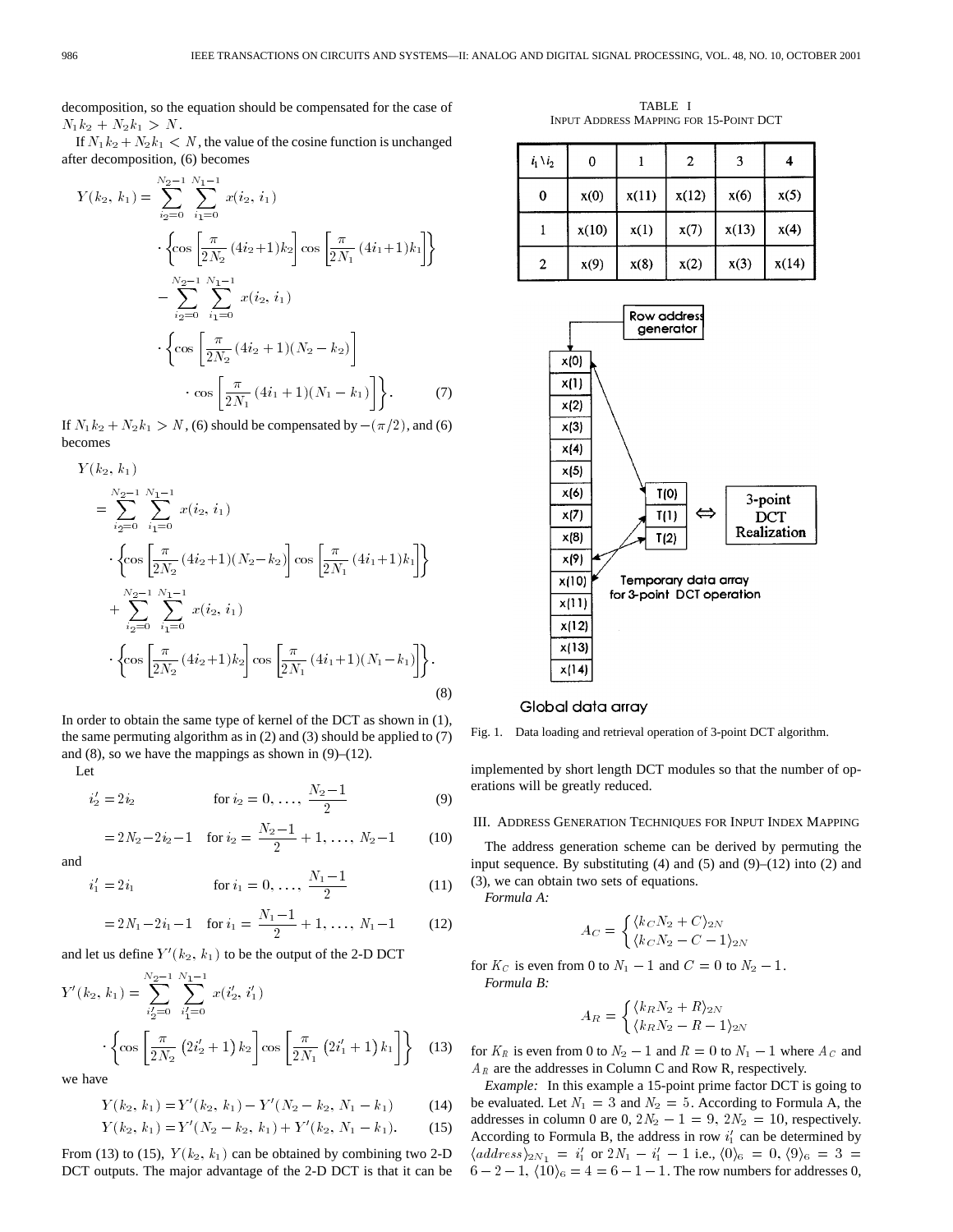

Fig. 2. Graphical representation for in-place implementation of 15-point prime factor DCT algorithm.

TABLE II OUTPUT MAPPING FOR 15-POINT DCT

| $k_1$ k <sub>2</sub> | 0     |       | 2     | 3     |       |
|----------------------|-------|-------|-------|-------|-------|
| 0                    | Y(0)  | Y(3)  | Y(6)  | Y(9)  | Y(12) |
|                      | Y(5)  | Y(8)  | Y(11) | Y(14) | Y(2)  |
| 2                    | Y(10) | Y(13) | Y(1)  | Y(4)  | Y(7)  |

9, and 10 are 0, 2, and 1, respectively. Table I shows the input mapping for a 15-point prime factor DCT.

For the realization of the prime factor DCT algorithm, the computation in each dimension is independent. The global data array store the input data in sequence, then the address generation scheme for input index is used to select the global data to temporary data array, since the address index is generated in an on-demand basis that means the relevant row or column address is generated when the system request during the DCT processing. So no table is required to store the indexing map. The temporary data are processed using the short length DCT algorithm, e.g., [2]. After the short length DCT implementation, the temporary data will be passed back to the global data array. Fig. 1 demonstrates the operations of the in-place prime factor DCT algorithm.

## IV. OUTPUT INDEX MAPPING

In this section, we arrange to obtain the output index mapping  $k =$  $\langle N_1k_2 + N_2k_1 \rangle_N$ . From the previous direct decomposition, the transform output can be obtained after some add and subtract operations. In case of  $N_1k_2 + N_2k_1 < N$ , subtraction is required. Otherwise, addition is performed. It is obviously that the decomposition is a decimation-in-frequency algorithm, because the transformed sequence is grouped into different frequency index parts. That is, the input is in normal order and the output requires permutation. Actually, the decomposition is an in-place algorithm but the output is not in-order. In order to get the output in-order, an extra unscrambling is required. Table II shows the output mapping for a length-15 prime-factor DCT.

From the above mapping and the previous derivation, we know that if  $N_1k_2 + N_2k_1 < N$ , we have

$$
Y(0) = Y'(0,0) = Y(0,0), Y(3) = Y'(1,0) = Y(1,0),
$$
  
\n
$$
Y(6) = Y'(2,0) = Y(2,0), Y(9) = Y'(3,0) = Y(3,0)
$$
  
\n
$$
Y(12) = Y'(4,0) = Y(4,0), Y(5) = Y'(0,1) = Y(0,1),
$$
  
\n
$$
Y(10) = Y'(0,2) = Y(0,2),
$$
  
\n
$$
Y(8) = Y(1,1) = Y'(1,1) - Y'(5-1,3-1) = Y'(1,1) - Y'(4,2)
$$
  
\n
$$
Y(11) = Y(2,1) = Y'(2,1) - Y'(5-2,3-1) = Y'(2,1) - Y'(3,2)
$$
  
\n
$$
Y(14) = Y(3,1) = Y'(3,1) - Y'(5-3,3-1) = Y'(3,1) - Y'(2,2)
$$
  
\n
$$
Y(13) = Y(1,2) = Y'(1,2) - Y'(5-1,3-2) = Y'(1,2) - Y'(4,1)
$$

if  $N_1k_2 + N_2k_1 > N$ , we have

$$
Y(2) = Y(4, 1) = Y'(5-4, 1) + Y'(4, 3-1) = Y'(1, 1) + Y'(4, 2)
$$
  
\n
$$
Y(1) = Y(2, 2) = Y'(5-2, 2) + Y'(2, 3-2) = Y'(3, 2) + Y'(2, 1)
$$
  
\n
$$
Y(4) = Y(3, 2) = Y'(5-3, 2) + Y'(3, 3-2) = Y'(2, 2) + Y'(3, 1)
$$
  
\n
$$
Y(7) = Y(4, 2) = Y'(5-4, 2) + Y'(4, 3-2) = Y'(1, 2) + Y'(4, 1).
$$

Fig. 2 shows the steps for the computation of 15 point prime factor decomposition algorithm with unscrambling output in global data array. The set  ${x_i, i = 0, 1, \ldots, 14}$  is the input sequence, which is stored in global data array and mapped according to our algorithm into the 2-D DCT array. After the two stages row–column evaluation, the output data can be obtained by some add and subtract operations according to the input and output index function.

#### V. SOFTWARE PERFORMANCE FOR INPUT INDEX MAPPING

The new address generation scheme has been tested using the Microsoft C. The aim of this section is to give the results of comparison of our proposed address generation scheme with the conventional scheme which was proposed by Lee [5]. Fig. 3 shows the percentage improvement of the new approach as compared with the conventional approach. As shown in the figure, the new approach improves an average of about 20% in speed over the address generation using the conventional approach.